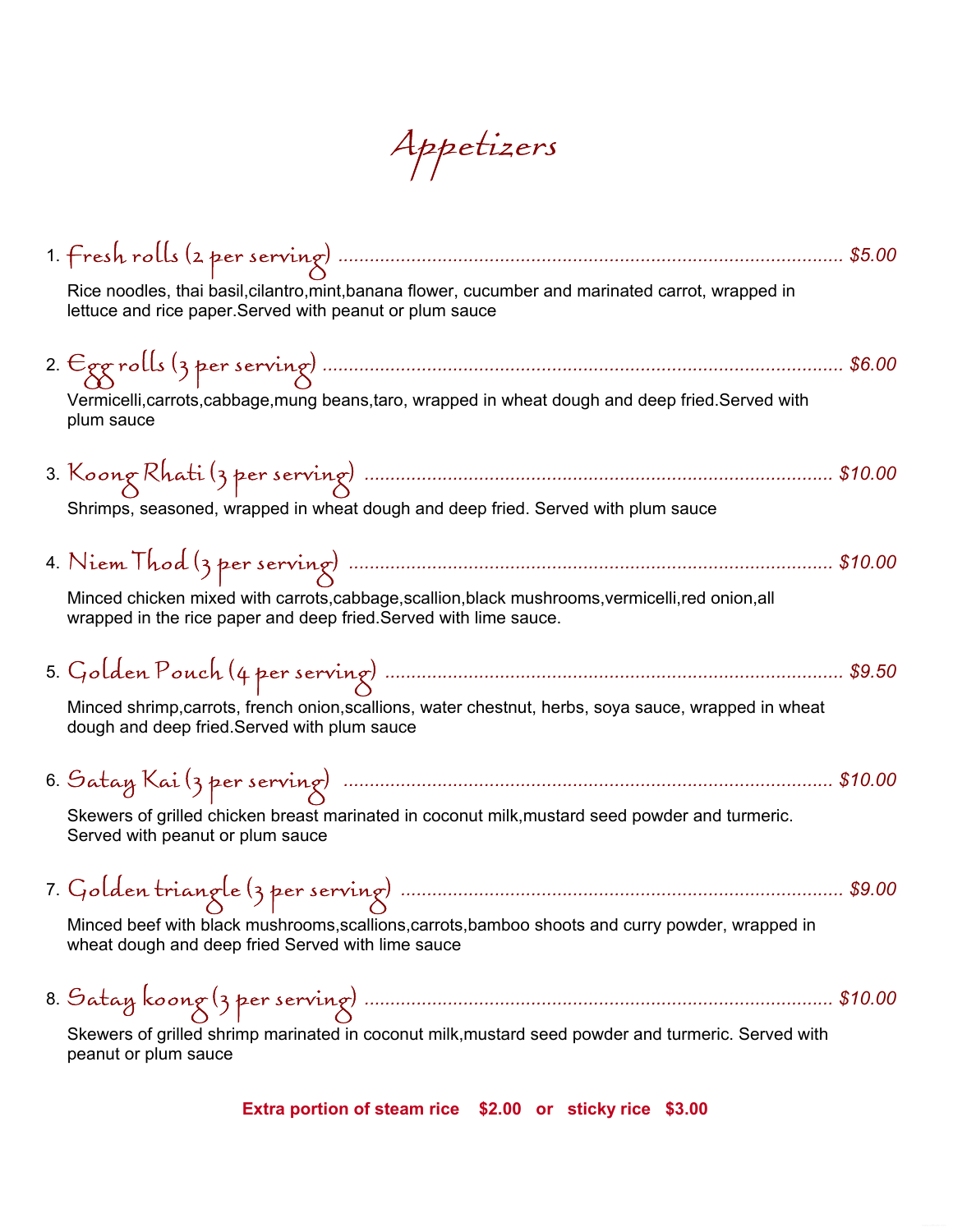Salads

| Northeastern Thailand style laap is a salad of minced cooked chicken, shallots or onions, lime juice,<br>with or without fish sauce, chilies, ground roasted rice and mint leaves. |  |
|------------------------------------------------------------------------------------------------------------------------------------------------------------------------------------|--|
|                                                                                                                                                                                    |  |
| Cooked and minced beef filet mignon or duck, shallots or onions, lime juice, fish sauce, chili, ground<br>roasted rice and mint.                                                   |  |
|                                                                                                                                                                                    |  |
| Thin slices of grilled beef filet mignon, mixed with onion, mint, red pepper, cherry tomatoes and<br>cucumber.                                                                     |  |
|                                                                                                                                                                                    |  |
| Thin strips of firm green or yellow mangos with lime juice and cilantro. Peanuts added upon request.                                                                               |  |
|                                                                                                                                                                                    |  |
| Black tiger shrimps in Thai sauce, cilantro, tomatoes and cucumber spiced with Shiracha sauce                                                                                      |  |
|                                                                                                                                                                                    |  |
| Deep fried Chinese eggplants with a sweet and sour sauce, celery, onions.chili paste and mint<br>leaves.                                                                           |  |
|                                                                                                                                                                                    |  |
| Thin strips of green papaya with tomatoes, fish sauce, palm sugar and lime juice seasoning. Dried<br>mini shrimps and peanuts added upon request.                                  |  |
|                                                                                                                                                                                    |  |

Chicken breast, thinly sliced and mixed with lime juice,fish sauce,sliced banana flower,mint leaves,asian herbs,cilantro,red onion,red pepper,carrots,chili peppers and grilled rice powder

**Extra portion of steam rice \$2.00 or sticky rice \$3.00**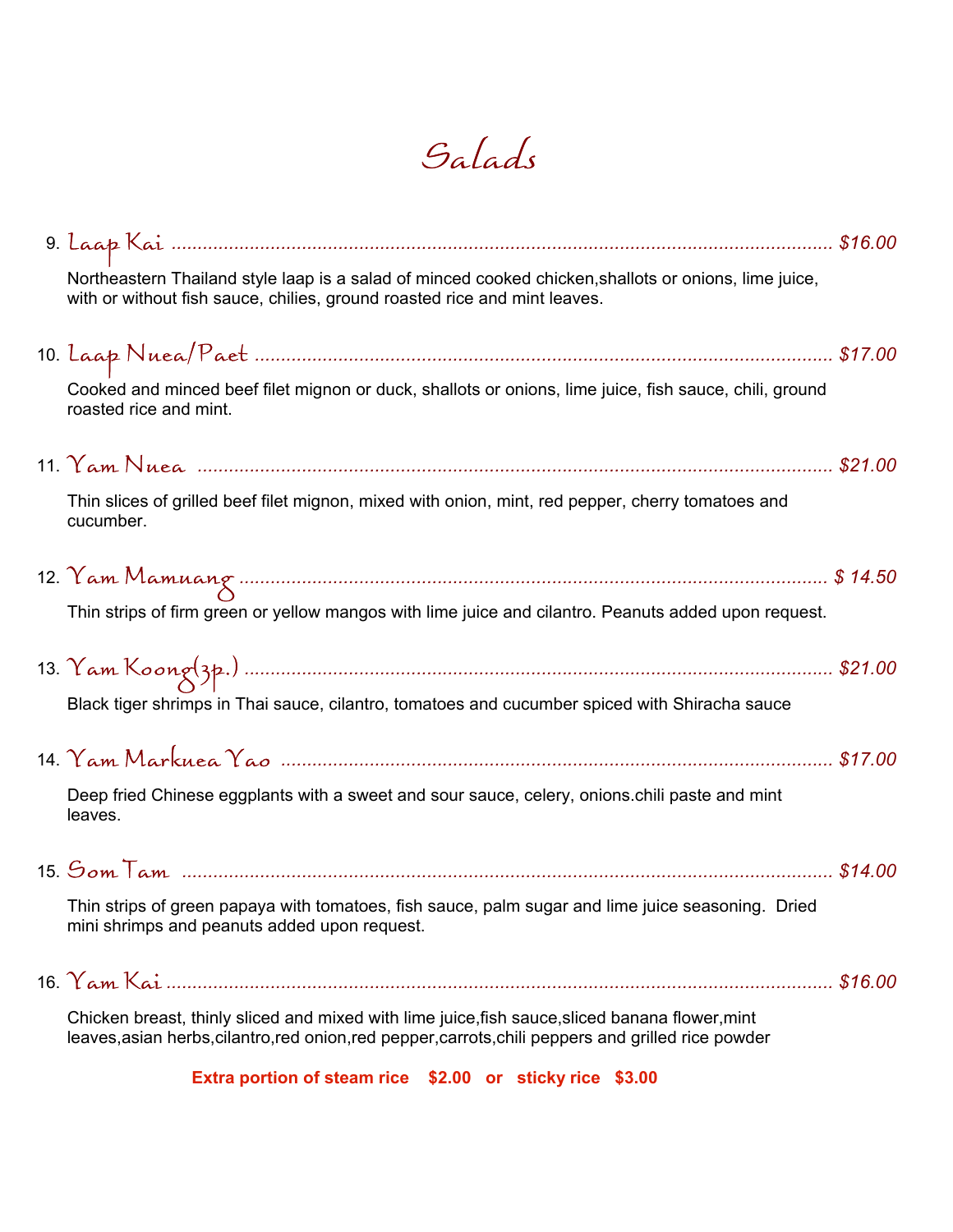Soups

|                                                                                                                                      | \$9.00 |
|--------------------------------------------------------------------------------------------------------------------------------------|--------|
| Coconut milk soup with galangal, chilantro root, kaffir leaves and lemon grass (chicken or vegetarian)                               |        |
|                                                                                                                                      |        |
| Hot and sour vegetarian soup with lemon grass, galangal, kaffir lime leaves, and chili paste                                         |        |
|                                                                                                                                      |        |
| Mixed seafood soup (shrimps, fish and scallops in a broth made from lemon grass, galangal, lime,<br>kaffir leaves and chili paste.). |        |
|                                                                                                                                      |        |
| Hot and sour soup. Shrimp or salmon in a broth made from lemon grass, galangal, lime, kaffir leaves<br>and chili paste.              |        |
| Rice and Noodle dishes                                                                                                               |        |

| Deep fried Tilapia's filet sautéed in tamarind sauce, pineapple, sweet and sour plum sauce and mixed<br>vegetables. Served with rice.                                   |         |
|-------------------------------------------------------------------------------------------------------------------------------------------------------------------------|---------|
|                                                                                                                                                                         | \$23.00 |
| Sauté of season's vegetables, cashew nuts, or ange wedges chili paste and tamarind sauce. (add<br>\$3.00 for shrimps)Served with rice.                                  |         |
|                                                                                                                                                                         | \$20.00 |
| Classical Thai dish of rice noodles with tamarind sauce, eggs, white radish, sliced carrots, fish<br>sauce, soya sauce and soya beens sprouts (add \$3.00 for shrimps). |         |
|                                                                                                                                                                         | \$20.00 |
| Chicken or vegetables in creamy peanut sauce. Served with rice.                                                                                                         |         |
|                                                                                                                                                                         | \$20.00 |
| Crispy wheat noodles sautéed with season's vegetables (add \$3 for shrimps).                                                                                            |         |
|                                                                                                                                                                         | \$20.00 |
| Stir fried combination of vegetables, mushrooms and tofu. Served with jasmine rice.<br>Extra portion of steam rice \$2.00 or sticky rice \$3.00                         |         |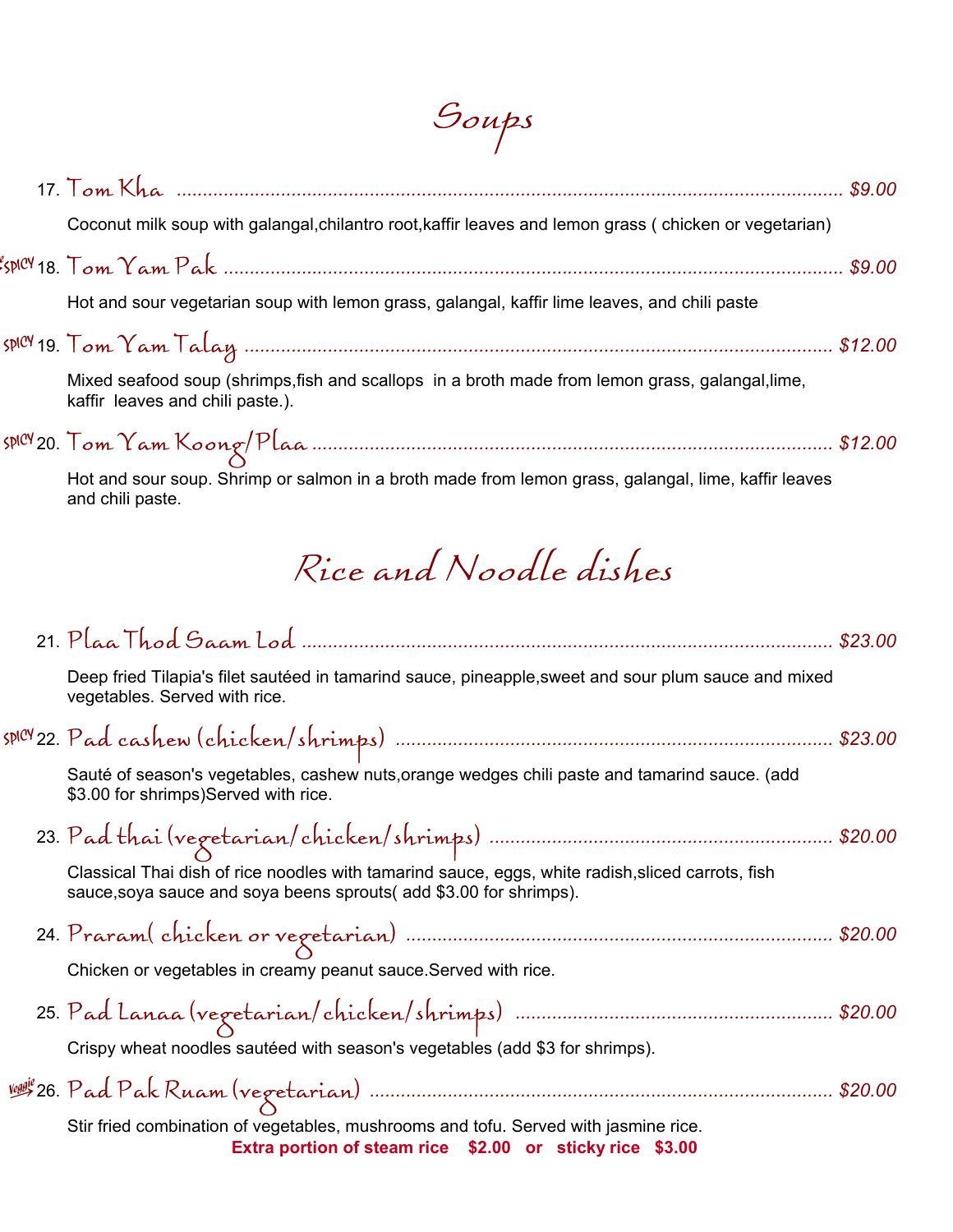| 27. Pad Kapao (vegetarian/chicken/beef/shrimps/duck)<br>\$23.00                                                                                                                                               |         |
|---------------------------------------------------------------------------------------------------------------------------------------------------------------------------------------------------------------|---------|
| Sauté of season's vegetables and Thai basil. Served with rice (add \$3.00 for duck/shrimps, \$5.00for<br>beef)                                                                                                |         |
| 28. Pad Kin (vegetarian/chicken/shrimps/duck/beef)                                                                                                                                                            | \$23.00 |
| Sauté of vegetables and ginger (add \$3.00 for shrimps and duck, \$5.00for beef). Served with rice.                                                                                                           |         |
|                                                                                                                                                                                                               |         |
| Sauté of pineapple, onions, tomatoes in a sweet and sour plum sauce. Served with rice (add \$3.00<br>for shrimp). Served with rice.                                                                           |         |
| 30. Pad Kimao (vegetarian/chicken/beef/shrimps/duck)<br>\$21.00                                                                                                                                               |         |
| Rice noodles in a soy sauce, sautéed with eggs, vegetables, Thai basil and chili peppers (add \$3.00<br>for duck/shrimps, \$5.00 for beef)                                                                    |         |
| 31. Thod Talay Katiem                                                                                                                                                                                         | \$24.00 |
| Deep-fried tilapia or shrimps, sautéed with ginger, scallions, red pepper, salt and pepper and<br>garnished with fresh green lettuce salad. Seved with rice. (add \$2.00 for shrimps)                         |         |
| 32. Pad Nuea Tuadin                                                                                                                                                                                           | \$26.00 |
| Thin slices of beef filet mignon sautéed with mixed vegetables, galangal, kaffir leaves, garlic, onions,<br>red chilis, black pepper, fish sauce, served with a portion of rice. Peanuts on demand            |         |
| 33. Pad Pâa (vegetarian, chicken, beef, shrimps)                                                                                                                                                              | \$26.00 |
| Sautéed of asian roots vegetables in coconut milk and fish sauce, bamboo shots, long beans, carrots,<br>red pepper, kaffir leaves and Thai basil. Served with rice. (Add \$3.00 for shrimps, \$5.00 for beef) |         |
| 34. Kao Pad (vegetarian, chicken, shrimps).                                                                                                                                                                   |         |
| Thai fried rice sautéed with eggs, scallions, onions, carrots, garlic, thai basil, fish and soya sauce,<br>garnished wth cilantro and fresh lime. (Add \$3.00 for shrimps).                                   |         |
|                                                                                                                                                                                                               |         |
|                                                                                                                                                                                                               |         |
| Rice noodles sautéed in a soy sauce and vinegar with eggs, onions, soya been sprouts and chinese<br>brocoli(add \$5.00 for beef)                                                                              |         |
| 36. Pad Kha Kapao (vegetarian/chicken/beef/chicken/shrimps/duck)  \$23.00                                                                                                                                     |         |

**Extra portion of steam rice \$2.00 or sticky rice \$3.00**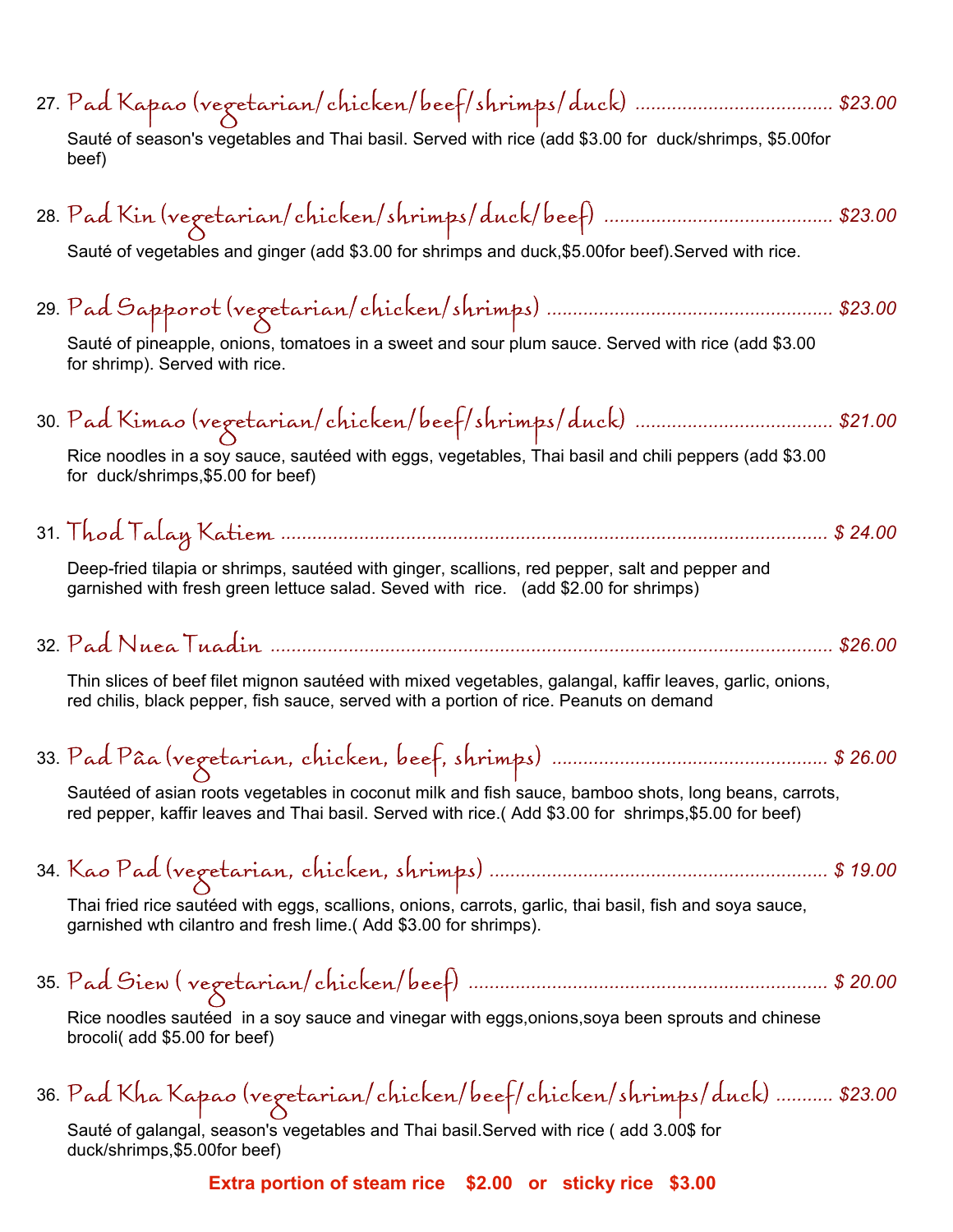## Thai Curries

(vegetarian/chicken/beef/fish/duck/shrimps/scallops)

| Coconut milk with green chili peppers, Thai basil and mixed vegetables. Served with rice (add \$3.00<br>for shrimpsf, fish or duck, \$5.00 for beef, 7\$ for scallops). |  |
|-------------------------------------------------------------------------------------------------------------------------------------------------------------------------|--|
|                                                                                                                                                                         |  |
| Coconut milk, red chili peppers, thai basil and mixed vegetables. Served with rice (add \$3.00 for<br>shrimps, fish or duck, \$5.00 for beef, 7\$ for scallops).        |  |
|                                                                                                                                                                         |  |
| Creamy coconut curry, kaffir leaves, season's vegetables. Served with rice (add \$3.00 for shrimps or<br>fish $$5.00$ for beef)                                         |  |
|                                                                                                                                                                         |  |
|                                                                                                                                                                         |  |

Coconut milk with potatoes, carrots, fried onions, tamarind sauce. Served with rice (add \$3.00 for shrimps or fish \$5.00 for beef,7\$ for scallops).

## Thai Grills

| Grilled chicken breast marinated in Thai herbs, served with rice and vegetables.                                                                             |  |
|--------------------------------------------------------------------------------------------------------------------------------------------------------------|--|
|                                                                                                                                                              |  |
| Marinated in a special South Thai style sauce, cumin, chili, black pepper, turmeric, thai herbs, and<br>soya sauce. Served with jasmine rice and vegetables. |  |
|                                                                                                                                                              |  |
| Grilled Tiger shrimps, Thai-style marinated and grilled. Served with rice and sautéed vegetables in a<br>sweet and sour sauce.                               |  |
|                                                                                                                                                              |  |
| An exclusive Pick Thai dish. Generous portion of a thick beef filet mignon(8 ounces), marinated and<br>grilled. Served with vegetables and rice.             |  |
|                                                                                                                                                              |  |
| Salmon, pan fried, under sauce made of coriander roots, garlic, chili and lime Garnished with deep fried<br>thai basil leaves                                |  |